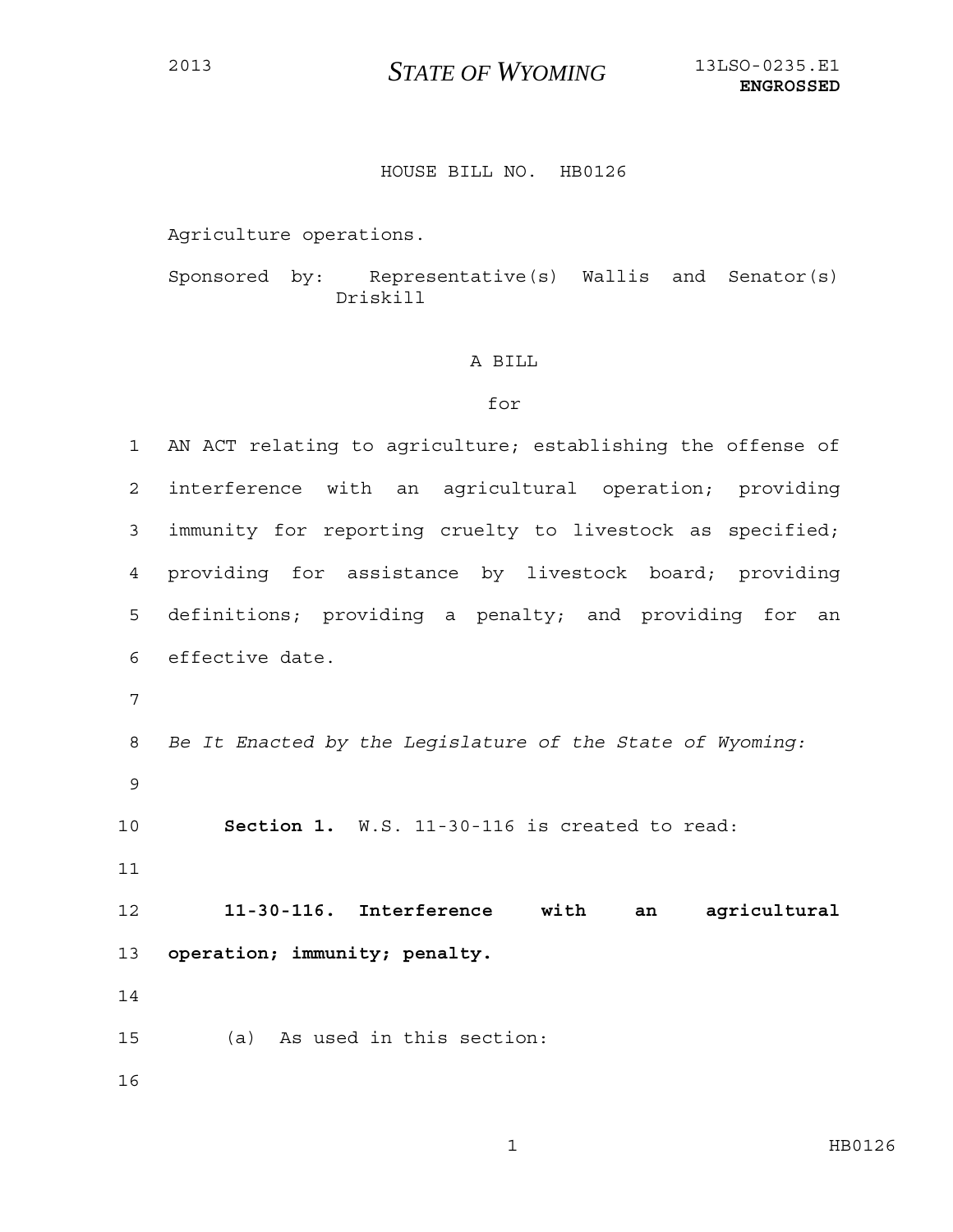1 (i) "Agricultural operation" means private 2 property used for the production of livestock or livestock 3 products; 4 5 (ii) "Livestock" means as defined in W.S. 6 11-30-114. 7 8 (b) A person, other than a law enforcement officer 9 acting within the scope of his duties, is guilty of 10 interference with an agricultural operation if the person: 11 12 (i) Without consent from the owner or manager of 13 the agricultural operation, knowingly or intentionally 14 records an image of or sound from the agricultural 15 operation by concealing or placing a recording device on 16 the premises of the agricultural operation; 17 18 (ii) Without consent from the owner or manager 19 of the agricultural operation, knowingly or intentionally 20 records an image of or sound from the agricultural 21 operation while committing criminal trespass under W.S. 22 6-3-303;

23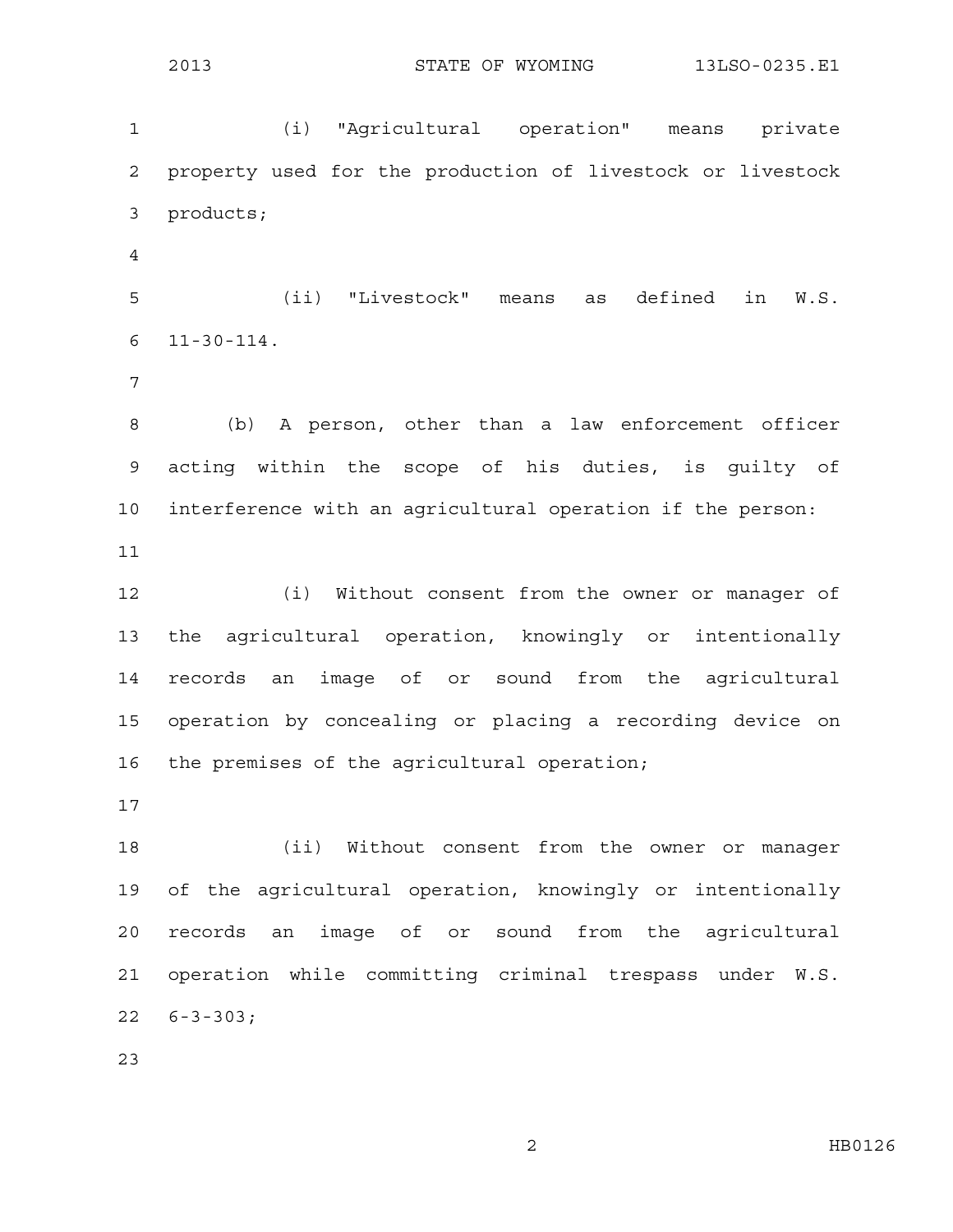2013 STATE OF WYOMING 13LSO-0235.E1 1 (iii) Obtains access to an agricultural 2 operation under false pretenses; or 3 4 (iv) While employed at and present on an 5 agricultural operation, records an image of or sound from 6 the agricultural operation if the person: 7 8 (A) Applied for employment at an 9 agricultural operation with an intent to record an image or 10 sound from the agricultural operation; and 11 12 (B) Knew at the time the person accepted 13 employment that the owner of the agricultural operation 14 prohibits the employee from recording an image or sound 15 from the agricultural operation. 16 17 (c) Any person who violates any provision of this 18 section shall be punished as provided in W.S. 11-1-103. 19 20 (d) Any person who observes a livestock animal being 21 cruelly treated, as defined in W.S. 6-3-203, at an 22 agricultural operation who in good faith reports the 23 alleged cruelty to any peace officer employed by a local 24 government with jurisdiction in the area where the alleged

3 HB0126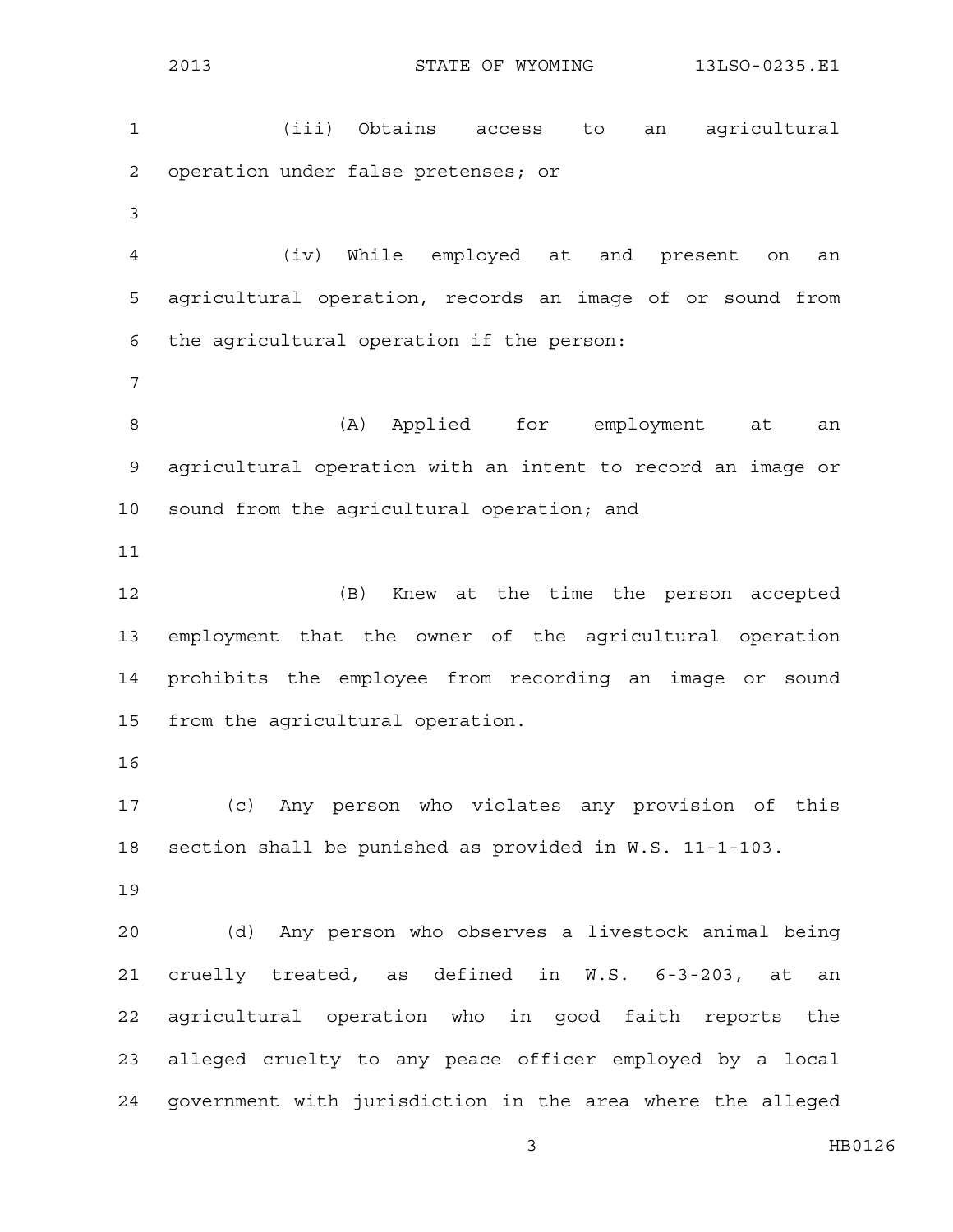1 cruelty has occurred shall be immune from civil liability 2 for making the report if the report is made within forty-3 eight (48) hours of the person's observation of the alleged 4 cruelty. The board and its agents shall act as a resource 5 and provide assistance if requested by the local government 6 authorities in cases reported under this subsection. 7 8 **Section 2.** W.S. 11-1-103 is amended to read: 9 10 **11-1-103. Penalty for violations.**  11 12 A person who violates any of the following sections commits 13 a misdemeanor punishable by imprisonment for not more than 14 six (6) months, a fine of not more than seven hundred fifty 15 dollars (\$750.00), or both for the first offense, or by 16 imprisonment for not more than one (1) year, a fine of not 17 more than one thousand five hundred dollars (\$1,500.00), or 18 both for second or subsequent offenses: W.S. 11-6-210(a) or 19 (f), 11-18-112, 11-19-101, 11-19-102, 11-19-103, 11-19-111, 20 11-19-401, 11-20-114, 11-20-117, 11-20-229, 11-20-230, 21 11-21-104, 11-22-118, 11-23-106, 11-23-207, 11-24-106, 22 11-30-114, 11-30-116 and 11-48-102. A person who violates 23 board rules promulgated pursuant to W.S. 11-18-103(a)(v)

4 HB0126